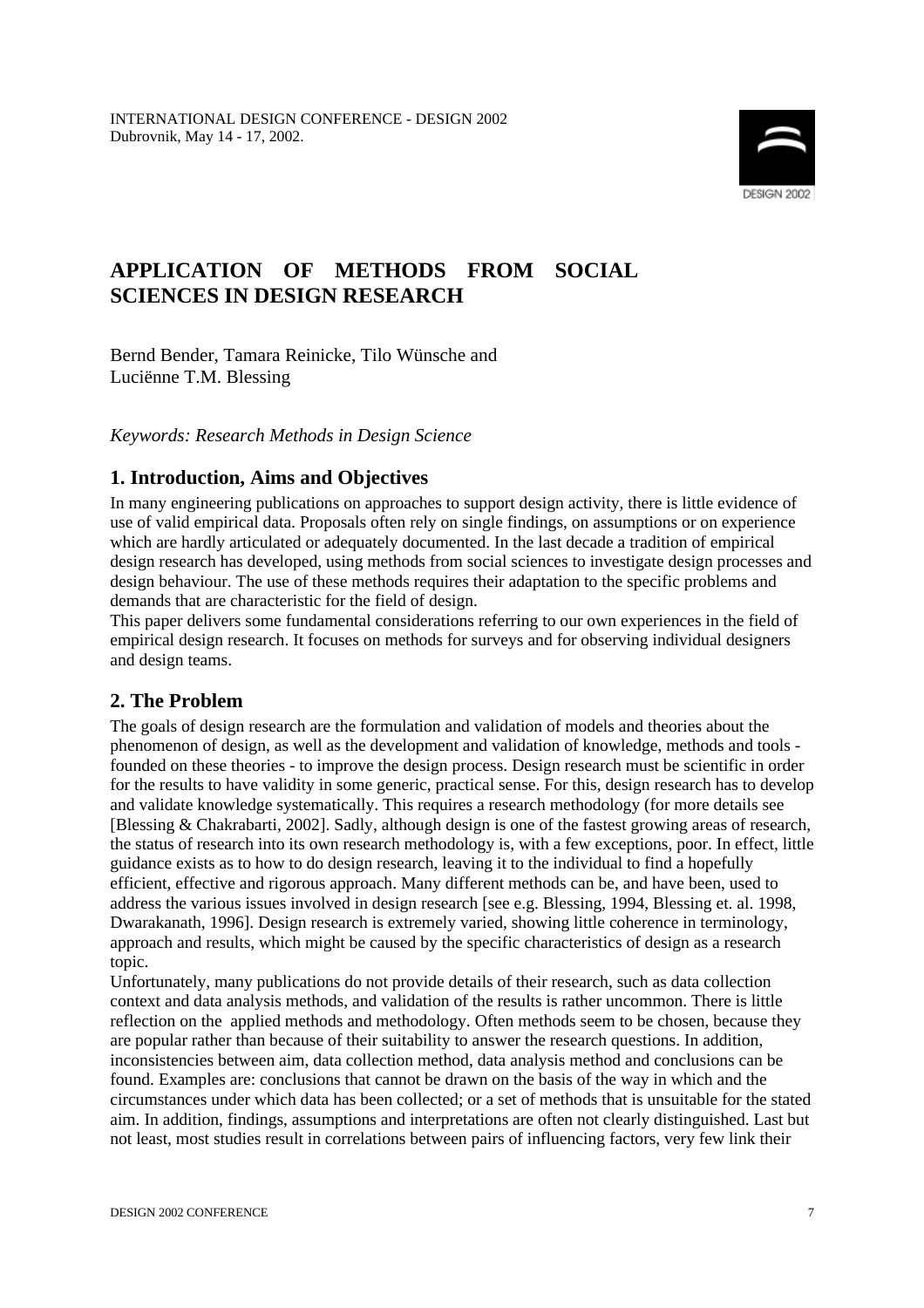findings with success criteria [Blessing et. al. 1998]. As a consequence, the results are often not suitable as a basis for the development of design methods and tool to improve the design process. To make matters worse, many publications on approaches to support design activity, show little evidence of using valid empirical data as a basis, even where this is available. Proposals often rely on single findings, on assumptions or on experiences that are unfortunately hardly articulated and not adequately documented.

This situation has given rise to increasing concerns about the efficiency of design research and the effectiveness of its outcomes. A research methodology is needed, as well as guidance for using and adapting research methods and approaches. Design is a complex activity, involving artefacts, people, tools, processes, organisations and the environment in which this takes place. Each of these aspects belongs to a specific discipline, e.g. engineering science for artefacts, cognitive and social sciences for people and processes, computer science for computer tools, etc. Each discipline has its specific research methods and underlying paradigms and assumptions. The problem is the unfamiliarity of most researchers with many of these methods. As a consequence, these methods are not used correctly, or they are applied to answer questions for which they are unsuitable, resulting in invalid data that cannot be used as a basis for the development of design methods and tools.

In this paper, we will not discuss research methodology (for which we refer to [Blessing  $\&$ Chakrabarti, 2002], but present our experiences with using methods originating from the social sciences for studying design processes. We highlight the characteristics of design that make the study of design processes such a challenging task and use three case studies to illustrate some of the difficulties and pitfalls of using social science methods. In the last section, the lessons we learnt from these and other studies we undertook are summarised to provide some guidance to other design researchers that intend to use - but are unfamiliar with – such methods.

### **3. Asymmetry of Design Research in Engineering and Empirical Social Sciences**

Social science methods are needed for formulation and verification of hypotheses. Due to a fundamental "asymmetry of knowledge" ([Beckenbach 1993] pp. 41.ff.) and due to different "resources of power" (loc. cit. pp.49.ff.) these methods cannot be transferred without being modified.



**Figure 1. Asymmetry engineering and empirical social sciences**

The focus of knowledge in the area of engineering can be categorised as knowledge to solve problems. This knowledge allows the definition of solution spaces and the systematisation of relevant variables, objectives and optimisation criteria in the context of model that is as non-ambiguous as possible (loc. cit.). In contrast, the focus of knowledge in empirical social sciences is on valid diagnosis and analysis of concrete coherences between actions and on a methodically well-funded description of behaviour and social structures. Therefore, knowledge in the area of empirical social sciences is first of all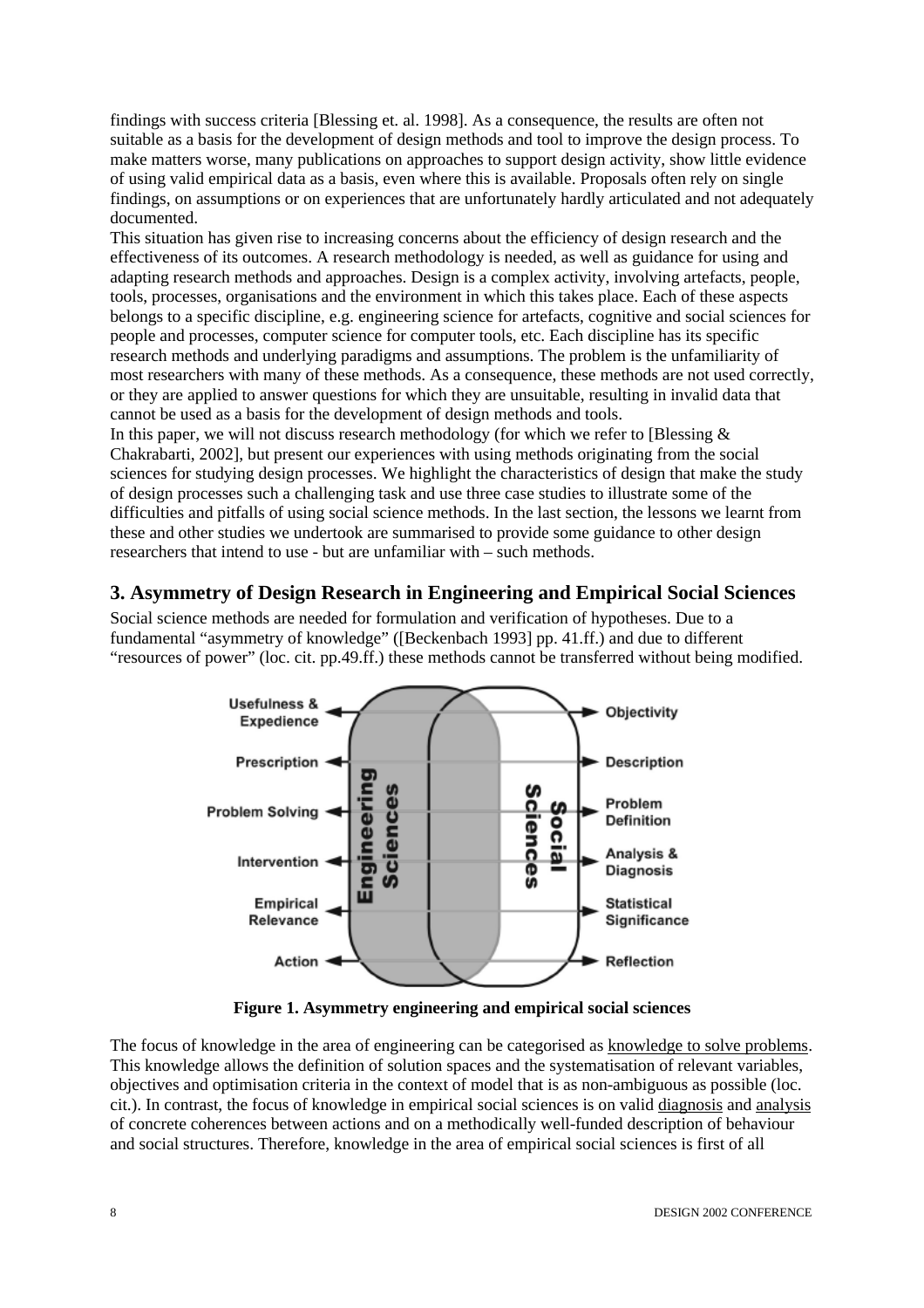knowledge of reflection with empirical evidence, which is particularly aiming at problem definition (loc. cit.). That implies a general asymmetry of the aims, approaches and methods of research between these both disciplines which are described in Figure 1.Of course, the figure shows the extremes and in most cases real research activity will be positioned somewhere in between, tending more to the one or to the other endpoint.

## **4. Appropriate Methods for Observation and Analysis of Design Processes**

For the empirical analysis of design activity a variety of methods from the social sciences are useful and have to be adapted. This paper focuses on methods for:

- observation of individuals or groups undertaking the activity to be investigated;
- interviewing the individual or group about their activity;
- analysis of the designs and documents generated by the designers.

The analysis can take place in real design practice (field research) or in a laboratory environment (experiments). An overview of units of analysis and methods gives [Atteslander 1995] (Figure 2).



**Figure 2. Units of analysis and methods of empirical research in social sciences**

The collected data can be categorised as qualitative (e.g. transcriptions of interviews) or quantitative (e.g. number of elaborated solution variants). Appropriate units of analysis for design processes are e.g. [v.d. Weth 2001] basic operations, documents, sub-functions, phases of problem solving, and main design operations.

## **5. Problems of Application**

The use of methods from the social sciences in empirical design research often has to be done carefully because of following typical characteristics:

- the sample size is low;
- the units of analysis are of high complexity;
- setting up hypotheses is difficult because of a lack of theory;
- the definition of variables is difficult and "pure" influences can hardly be isolated;
- interconnectivity of influences and variables make it difficult to identify and determine causality;
- many variables cannot be observed directly;
- field testing is often impossible, because all cases and participants will be different. Industrial practice does not allow to undertake identical tasks or find identical situations. Moreover, it is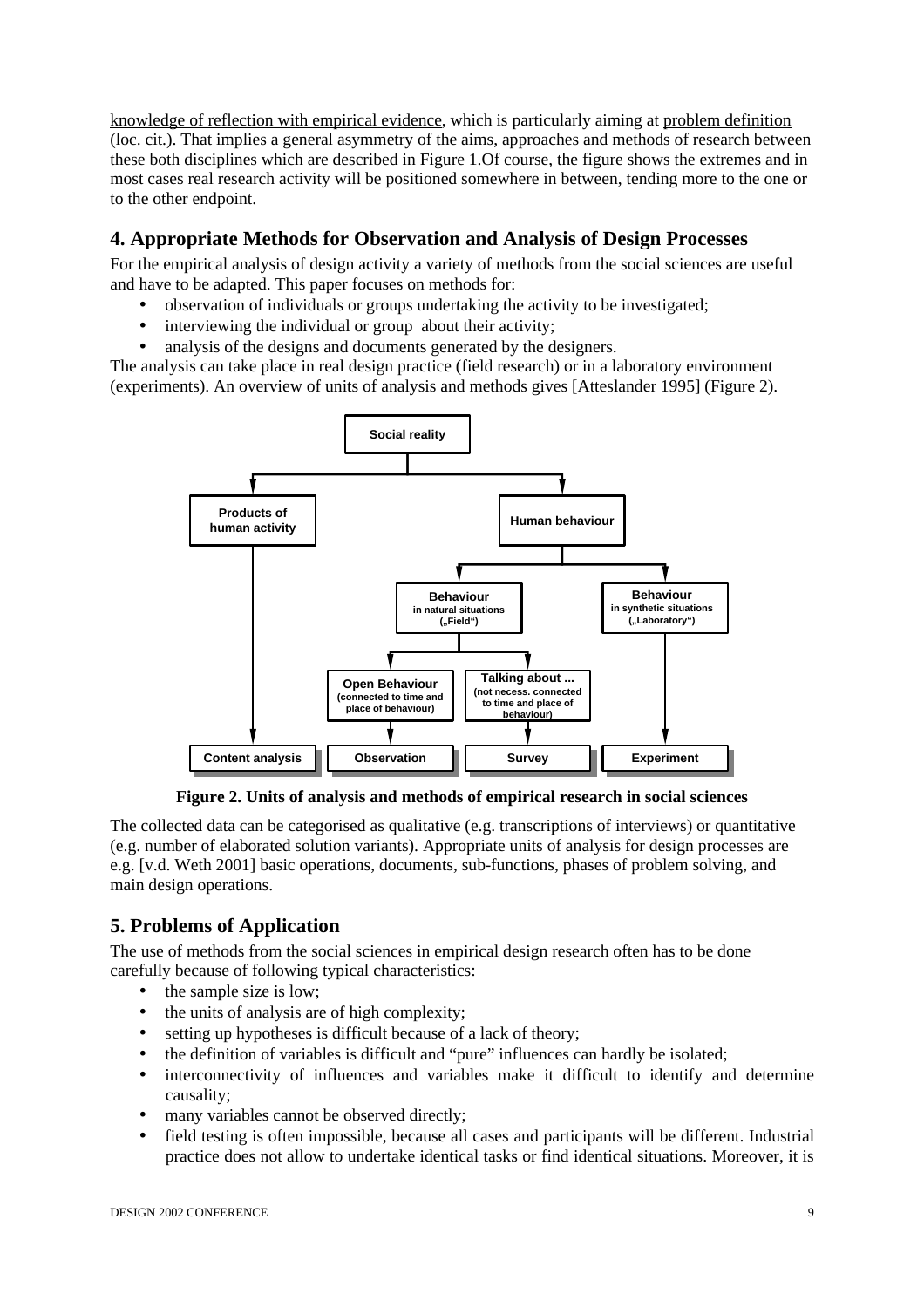very difficult, if not impossible, to determine with certainty the influencing factors that are different or the same , because the influencing factors have not been established yet;

- normally it is difficult to form control groups consisting of test persons not exposed to the hypothetically influencing variables because of the probably limited motivation of participants when they realise that they do not take part in the "real" experiment:
- pure experiments involving identical pre-tests and post tests is not possible, not even similar tests are possible, because the learning effect will bias the results: a design task cannot be done twice.
- design success as a parameter of high interest is difficult to define, to quantify and therefore to evaluate;
- designers as participants are experts with often limited time resources like or the willingness to give information;
- potential users of technology as units of analysis are often laypersons in the area of technology which may e.g. lead to the problem that they are not able to verbalise details of the way in which they use technology.

These factors have to be considered while designing and undertaking the study, as wells as during, the analysis and interpretation of the results. Most notably, the analysis of the collected data is challenged by these constraints, particularly regarding the significance of the outcomes in relation to their empirical relevance.

## **6. How to Deal with these Issues: Three cases**

Of course, we are not able to deliver a complete and consistent methodology for adapting methods of social sciences to the area of design research. However, in different research projects we gained experience which might be transferable to and valuable for other research projects. Three recent studies and the lessons-we-learnt are discussed in the following sub-sections.

#### **6.1 Study 1: Observation of product users to identify technical requirements**

#### *6.1.1 The Task, aims and objectives of the study*

Product requirements and expectations from potential users, are important for the development of user-friendly products. Questionnaires are commonly used to determine these requirements. Often these are unsuitable, because users have difficulties describing their problems or fail to notice them at all. Observing volunteers using the products – instead of only asking them – allows non-verbal aspects to be investigated as well. In this way, the researcher receives the information that is, to a large extent, not influenced by the opinion of the users. From these observations, new hypotheses for product requirements can be derived. This approach was used in a research project involving different disciplines in order to develop new household appliances for senior citizens.<sup>1</sup> Senior citizens were involved from the beginning of the project through the establishment of a senior council. [Elsner  $\&$ Blessing 2002]. From this council all volunteers for the observations were recruited.

#### *6.1.2 Design of the study*

An open, non-participative observation was used. This method originates from the social sciences [Bortz & Döring 2002, pp. 262]. In order to find new hypotheses for product requirements, the method was used quantitatively. This means that the actions of the volunteers were observed and documented instead of counting the frequency of specific actions. It was performed using only very few limiting rules for the observers, in order to make neutral recordings of every possible aspect. Immediately following the observation, an evaluation of the collected was done by the same team of observers. Since different disciplines have different focal points, the observers were recruited from the different disciplines involved in the project. The observing team included engineers, industrial designers,

<sup>&</sup>lt;sup>1</sup> This project called SENTHA is supported by a grant from the Deutsche Forschungsgemeinschaft (DFG)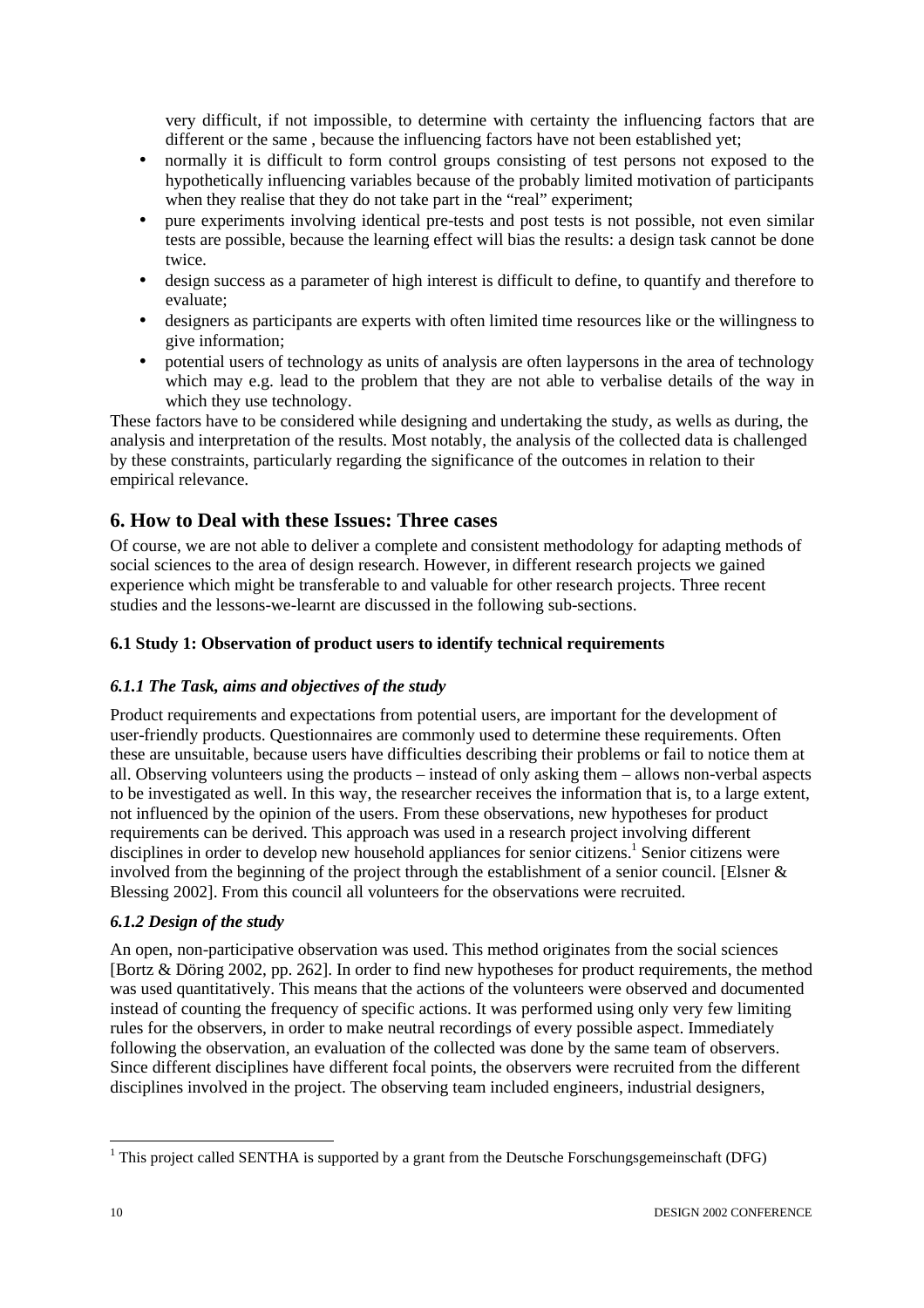psychologists and sociologists. Medical doctors and economists could also be valuable contributors, but where not available within the research team.

#### *6.1.3 Procedure of the study*

The study was performed in two successive phases: observation and evaluation. In the observation, the volunteers performed tasks and were observed by the expert team, which did not intervene. All observations took place in a lab that was set up to look and feel like a home in order to observe the behaviour in an environment as close to reality as possible. In contrast to the common approach in the social sciences, the volunteers were fully informed about aim and content of the study. This was done to prevent mistakes, that may result from the unfamiliar setting, since these mistakes will not occur during the everyday handling of the products. By doing so the volunteers were expected to show signs of trouble only when the tasks were difficult to perform, giving hints to potential for real improvements. While performing the tasks, the volunteers were asked to comment on everything that came to their mind. This was done to help them and the observers to notice problems earlier and easier. Only one volunteer was active at a time, being observed by all observers together, who were taking notes in a journal of predefined length. Only those actions and comments were recorded that directly related to the study. The focal point lay on emerging problems and unknown ways of handling. The documentation in the journal was done purely descriptive, chronologically and without any comments or judgements.

The analysis of the data was done by the same team of observers directly after the observation. The aim was to derive general statements and hypotheses from the different observations. Validation was done by consensus of the team members. A consensus does not guarantee validity, since the team can also agree on wrong hypotheses, but it makes it much more likely, that results are valid [Bortz & Döring 2002, p. 335]. Unanimity was desired, but no absolute prerequisite. Differing opinions were noted when they occurred. As far as possible all statements were quantified or at least formulated precisely. From these statements the engineers derived product requirements. Depending on their competence, the other disciplines also took part in the formulation of requirements. All together the analysis included the following four steps:

- 1. target definition
- 2. structuring and analysis of the observational data
- 3. formulation of general statements and hypotheses
- 4. derivation of at least one product requirement.

#### *6.1.4 What we learnt and what we recommend*

The members of the senior council changed very little over time. In the course of the project the volunteers therefore developed a growing familiarity with technical problems. This helped to overcome initial problems, e.g. the focusing on superficial details. The cooperation with familiar people helped to create a routine situation in the lab, promoting a typical behaviour when using the products. Also it helped to overcome the volunteers' fear of failure. Social scientists usually try to avoid familiarity, because the data may not be representative anymore. From an engineer's point of view, however, this seems acceptable, because the advantages outweigh it. Besides, the situation is different between studies undertaken by social scientists and engineers. Social scientists usually evaluate human behaviour in the context of interaction with other humans. This is often influenced by a familiarity with the setting and the observers. Engineers, however, evaluate the interaction between humans and technical devices. This interaction is unlikely to be influenced by the observers (a screw will be hard to turn, no matter if someone is watching or not) unless they directly intervene, e.g. by giving hints.

The approach described above has been useful to discover new or undiscovered behaviour in the use of technical products. From these behaviours new products requirements could be derived. The main criterion for the validity of the results was the interdisciplinary consensus of the participating scientists. In all evaluations this consensus could be reached with only a few exceptions.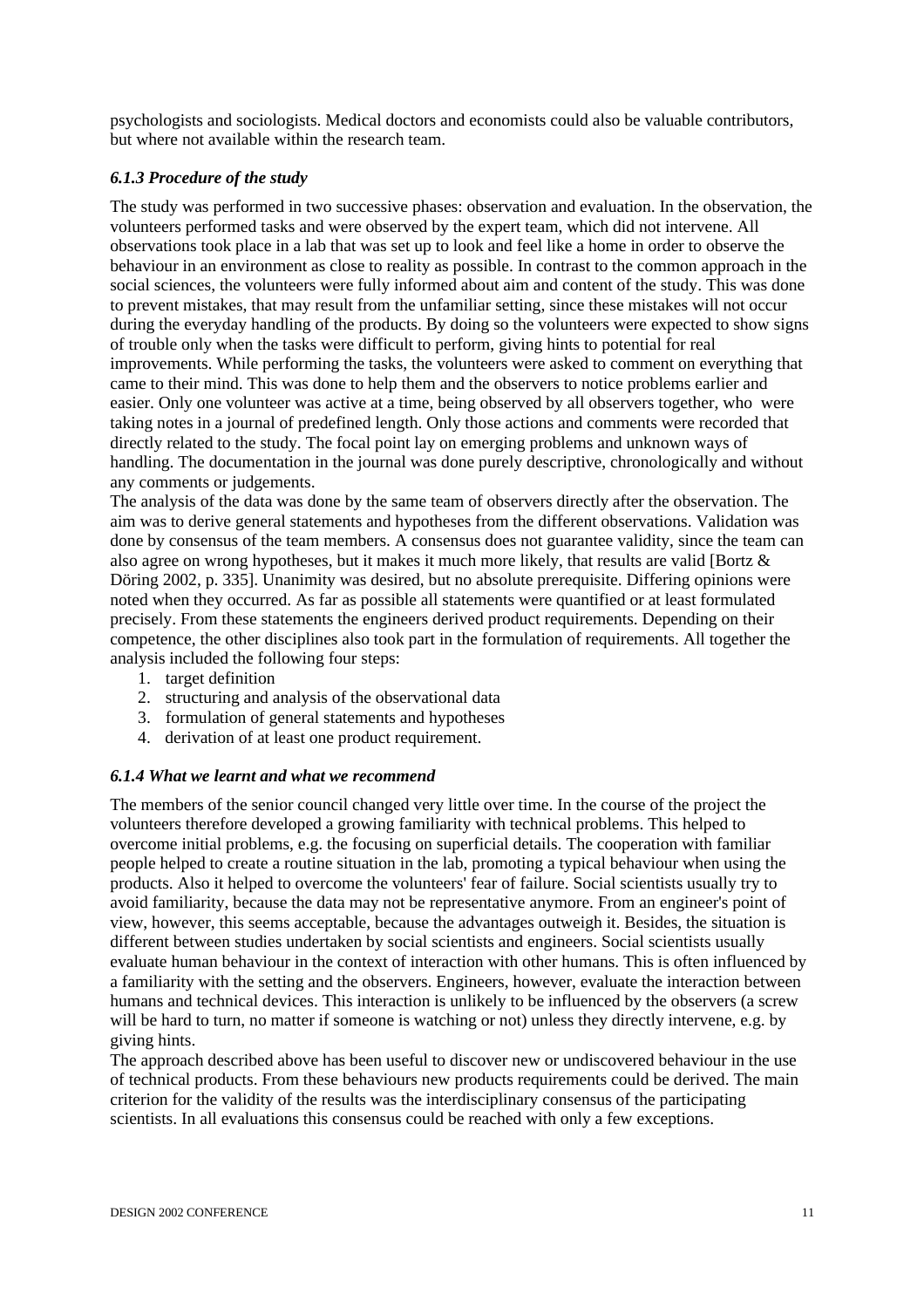#### **6.2 Study 2: Survey on the familiarity with and the use of specific connections and fasteners**

#### *6.2.1 The Task, aims and objectives of the study*

Selection and optimal design of connections is a difficult design task, which assumes extensive knowledge about the available fasteners and connecting processes, as well as a management of conflicting aims such as manufacturing and assembling requirements as well as, increasingly recycling and disassembling requirements. Only for a fraction of the large variety of connections, the necessary knowledge exists and is published in standards and guidelines. Examples are: bolts, welded and glued connections. The use of disassembly-supporting connections is limited to a few special application areas where connecting functions are of minor relevance and are subjected to small loads. However, potential for a broader use exists. "Disassembly-supporting connections are not used in practice because the connections itself and their properties are not known." The study described here, aimed at the confirmation of this hypothesis by systematic provision, preparation, analysis and interpretation of information. The objectives were to find out:

- to which degree disassembly-supporting connections are known;
- how knowledge of the existence of these connections affects their use;
- what the reasons for selecting connections are and how relevant they are:
- what sources of information are used with the selection.

The aim is not to provide detailed explanations, but rather to describe the existing situation.

#### *6.2.2 Design of the experiment*

Up until now, very few data exists on this topic. Because observations are difficult to time-consuming, a survey was selected as the appropriate method to collect the necessary information. A postal survey was chosen, for reasons of time and budget related to the demographic distribution of the people who were to be surveyed. Thus a guarantee of certain equality of the measuring situation is possible by standardisation of questionnaires and the added cover letter. Moreover, the temporal pressure is cancelled on answering the questions and because of the guarantee of anonymity at a postal questioning the likelihood of answering certain questions can be enhanced.

The designer is responsible for the selection, calculation and design of connections in technical products. So the group of designers of the manufacturing industry within Germany was chosen as the population to be asked. Appropriate companies could be found in an industrial company database sorted by industrial sectors. From this frame population a disproportional and stratified sample of 555 enterprises - stratified by industrial sectors - was drawn, to have an adequate number of cases for analysis of sub-sets.

Some difficulties arose from selection of the group of respondents by creating the questionnaire, because they mostly dispose only of limited resources, as e.g. time, and are often not able to give information for secrecy purposes. The difficulties consisted on the one hand of the limitation of the number of questions on simultaneous gaining a maximum yield of information and on the other hand of the interest-waking, clear, occupational group-specific formulation of short questions with possibly a lot of precise defaulted answers to increase the motivation and to minimise the editing effort. Therefore elaborate pre-tests comprising costly inquiries and pre-questionings were executed among engineers to get consistent and complete defaulted answers on the mainly closed questions. The questions and answers had to be formulated in a way that they possibly did not lead to collisions with the respondents obligation to maintain secrecy.

#### *6.2.3 Procedure of the study*

The questionnaire was sent with a cover letter to the random-based sample of enterprises. Two weeks after shipping the questionnaires a first reminder postcard was posted to all respondents which contains acknowledgements in case the questionnaire was already sent back or a reminder one more time of the survey. At the end of four weeks another reminder added with a substitute questionnaire was sent to the respondents which had not answered yet. All these letters were directed to the respective department of design.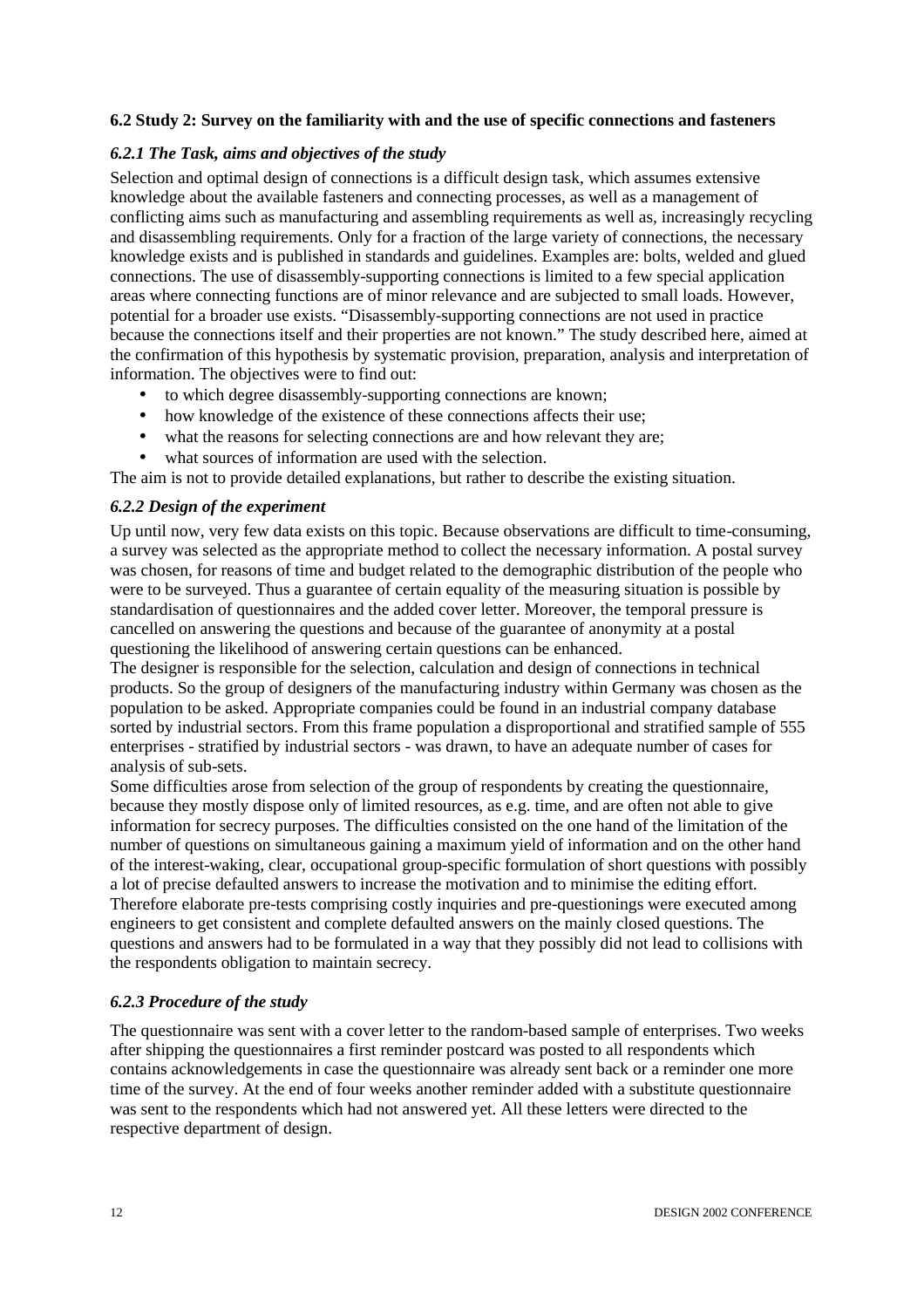#### *6.2.4 What we learnt and what we recommend*

If the amount of returned analysable questionnaires is taken as a degree of successful operation of the described approach, the survey with its rate of return of 38% can be assessed as a success. It appeared that meticulous preparation of questioning in particular consideration of the specific conditions of the target group clearly can raise the answer and information readiness as well as the quality of answers. Creation of questions and the related default answers took place not only in exclusive consideration of the research aim, but also with strong involvement of concerns of the potential respondents. To deduce consequences for further research in the field of disassembly-supporting connections and for further spreading of these connections in practice not only significant correlations but also clear indications to possible correlations could be considered.

These recommendations may appear trivially to the experienced researcher but might support the inexperienced to avoid so-called beginners' mistakes in this field.

#### **6.3 Study 3: Observation and identification of individual design heuristics**

#### *6.3.1 The Task, aims and objectives of the study*

Within the study "Applicability of Design Methodology in Early Phases of the Product Development Process"<sup>2</sup> [Bender et. al. 2001b]

- influences of a Design Methodology Education (DME) and
- influences of individual design heuristics and procedures on design performance as well as
- effective strategies for acquisition and proceduralisation of methodological design faculty

have been investigated in a longitudinal approach involving observation and analysis of the development of individual design styles and strategies by following the progress of engineering design students with and without DME.

#### *6.3.2 Design of experiment*

Within this longitudinal approach a design of experiment has been developed which determined the effectiveness and efficiency of DME using qualitative and quantitative *variables of test results,* like design quality and design time , as well as *procedural variables,* such as basic design operations and their order. Three test groups of engineering design students were distinguished with respect to predetermined stages of their studies:

- A1 without explicit DME, having finished their exams for the undergraduate course of "Engineering Design" (after the  $4<sup>th</sup>$  semester);
- A2 with recent DME, having attended the graduate "Design Methodology" lectures (after the  $6<sup>th</sup>$ semester);
- A3 with advanced DME, having attended the above lecture and taken part in the graduate "Engineering Design Project" (after the  $7<sup>th</sup>$  semester or later).

Each of the students of these groups was confronted with two design tasks:

- one out of three different conceptual design tasks, consisting of a verbal description of a design problem without any visualisation;
- one out of three different embodiment design tasks, comprising a verbal description, a sketch of the principle solution (i.e. the working structure), design specifications and technical data..

Both the conceptual and the embodiment design tasks had been chosen out of common areas of basic engineering design and were characterised by very similar requirements and constraints. The homogeneity of all tasks had been validated by design experts using a verified instrument for systematic analysis of design problems and tasks [Schroda 2000]. The A1-group was used as "baseline" of design capability before the intervening variable, i.e. the different levels of DME, were applied. At the A2 and A3-stage the students of the test group with explicit DME were tested against a control group of students in the same stage of their engineering studies, but without any explicit DME.

<sup>&</sup>lt;sup>2</sup> This project is supported by a grant from the Deutsche Forschungsgemeinschaft (DFG)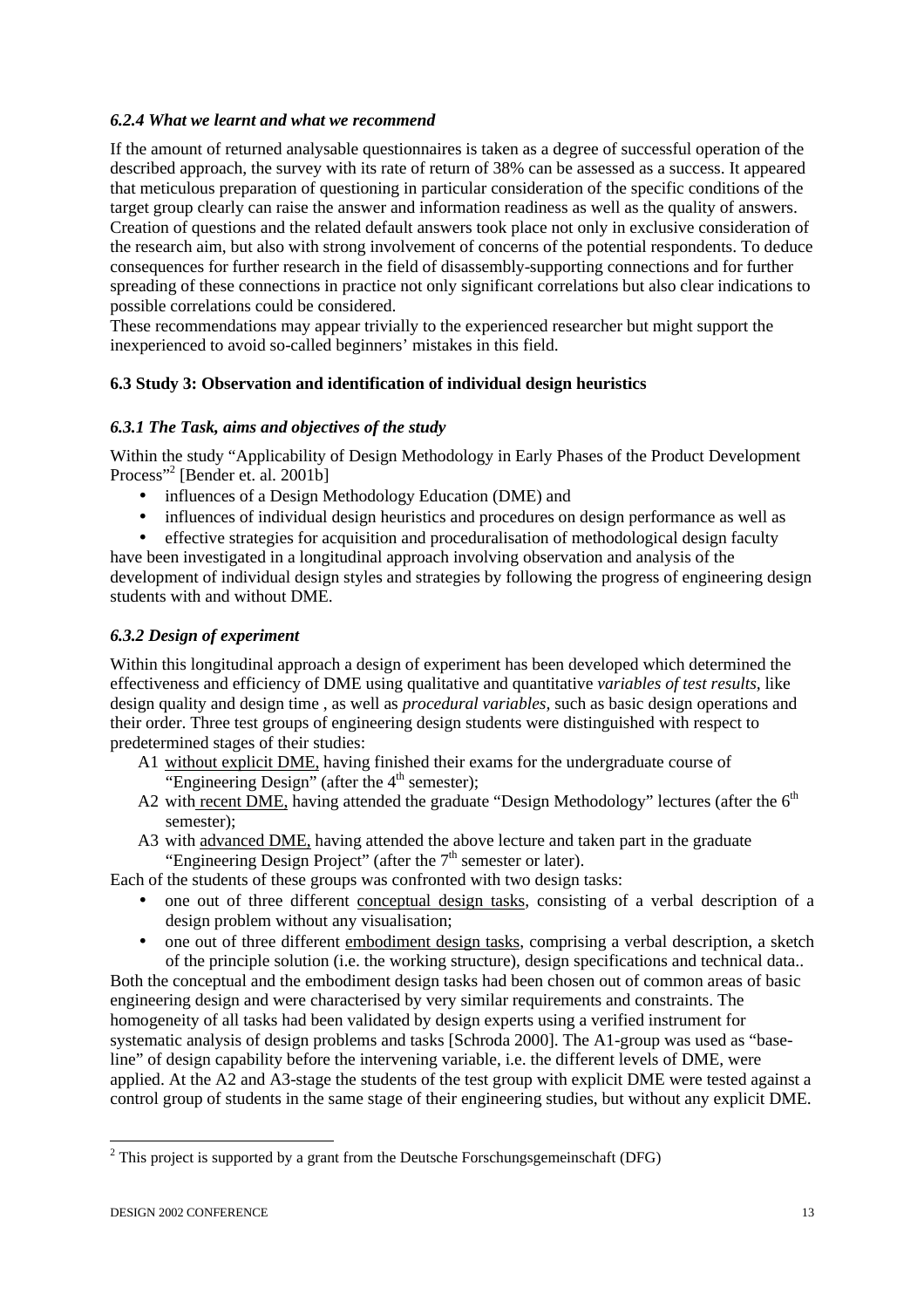#### *6.3.3 Procedure of the study*

A total of 74 test persons participated in this study, of whom 21 took part in more than one stage of the study as "genuine longitudinal test persons". This lead to 107 evaluable cases. The test took place with up to 60 participants working parallel on the design tasks. For elaborating the conceptual design task the test persons had one hour, the embodiment design task had to be finished within 3.5 hours. Objective procedural variables of design activity were observed using photo-documentation, selfprotocols and different pencil colours according to different test periods. Mental representation of design activity, like the intended strategy, and the retrospectively recognised (recapitulated) strategy of each participant were investigated by using a sorting card technique and questionnaire. In addition, individual qualification and professional characteristics, as well as individual heuristic competence [Stäudel 1988] were investigated using questionnaires too. For analysis and categorisation of the individual procedures appropriate empirical research methods like process matrices, transition matrices and a specific portfolio-diagram, identifying four different types of design procedure, were applied (for further details see [Bender et. al. 2001b]).

#### *6.3.4 What we learnt and what we recommend*

The biggest problem of this study was the lack of availability of appropriate participants for the longitudinal approach. It was impossible to find test persons who took part in all three stages of the study. therefore we could not maintain the genuine longitudinal design.. As a further result, the sample-size was rather small, in particular in the  $A3$ -stage ( $N=5$ ). As a consequence and from a rigorous statistical point of view, much of what we observed could not be proven and therefore had to be neglected. However, we applied some strategies to use these "weak" results for further analysis and interpretation and even to ensure validity:

- The homogeneity of the test and control groups was tested by a survey of qualifications and professional background;
- Analysis methods appropriate for small samples were used [Bortz & Lienert 1998], in particular non-parametric statistics, like e.g. dichotomisation of data distributions and the application of rank order coefficients;
- The same variables were observed and analysed using different methods ("multi-methodapproach"). In particular quantitative methods were extended with qualitative methods. As a consequence, it was e.g. possible to verify slightly insignificant statistical results using case studies.

## **7. General Recommendations for Appropriate Application**

As a conclusion from these experiences we feel able to give some general recommendations for the appropriate application of social sciences' empirical methods in the area of design research. These are in particular:

- First of all, one has to learn from others who have applied those methods by reading their books and papers!
- If there is a lack of theory a hypothesis-driven approach is not the most appropriate approach. The formulation of research questions directly or based on exploratory research might be more suitable. Interdisciplinary teams might be very helpful in finding hypotheses and explanations because of the availability and combination of a large number of theories.
- To deal with the asymmetry of empirical relevance on the one hand and statistical significance on the other, extend the quantitative approach to data collection and analysis by qualitative methods. It can e.g. be helpful to explicitly aim at answering the question: "What may I conclude from this result *with a certain likelihood* and therefore have to *take into account* for real design practice?", rather than "What will *definitely happen* within design practice as a conclusion of my results?".
- Give detailed descriptions of the set-up of the study, your analysis and interpretation methods and make all assumptions explicit to ensure that the study can be understood and the results traced.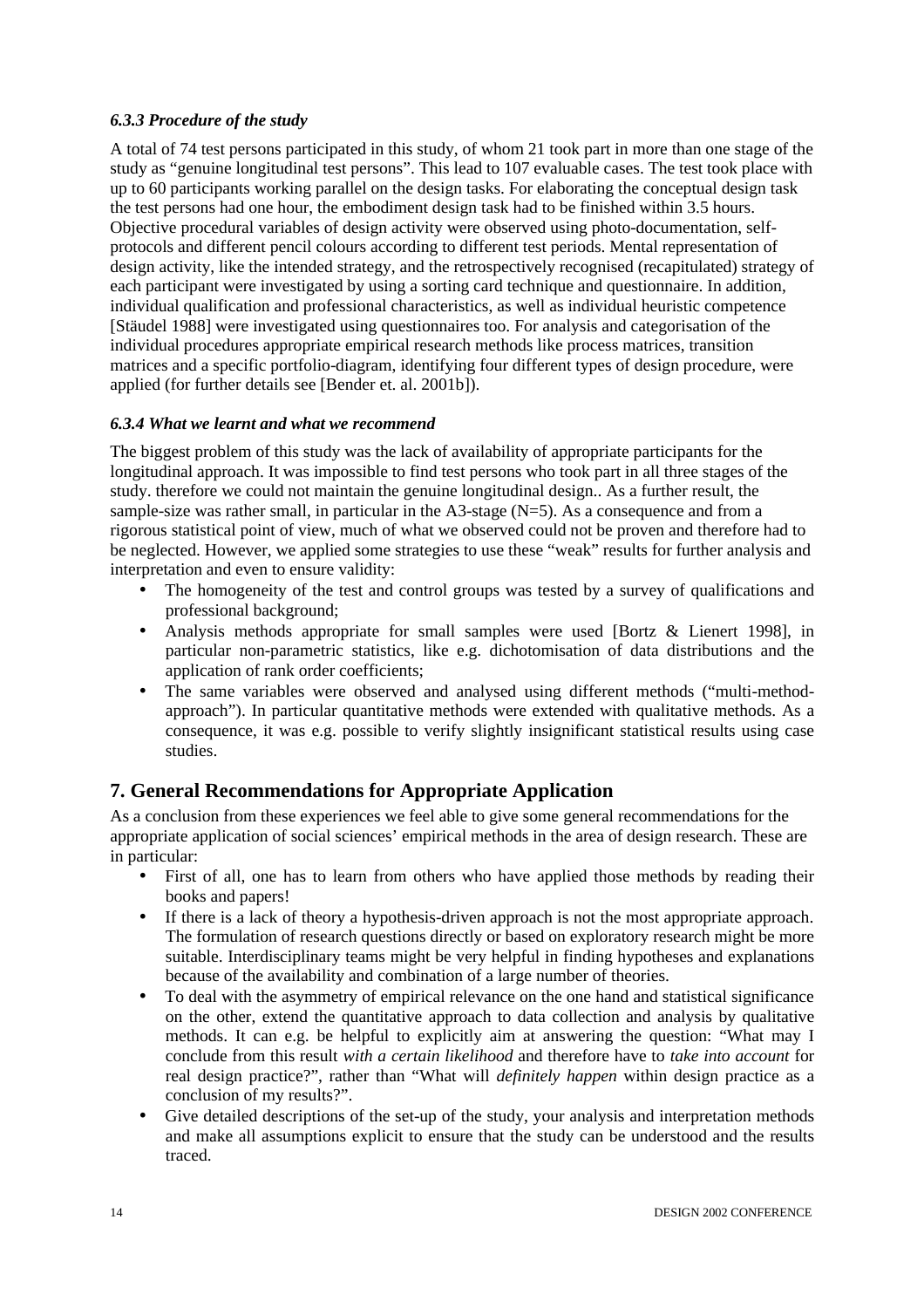- Look at the target group! Who are the potential test persons? Which direct or indirect benefits can they expect from taking part? In particular experts from industry, who are under severe time-pressure, have to be convinced of the research objectives before taking part.
- When working with laypersons as participants, well informed volunteers might be less influenced by the experimental set up of the study and therefore act more realistically. The potential loss of representativity might be counterbalanced by a more natural behaviour.
- Choose a "multi-method-approach" to increase validity, when possible combining qualitative and quantitative approaches.
- Increase the validity of the results by using the appropriate analysis methods, in particular when dealing with small sample sizes and strong interconnectivity of variables. Dichotomisation of statistical populations and the application of non-parametric statistics are some promising approaches here.
- Increase the validity of the study by applying fundamental rules of test design and test analysis [Lienert & Raatz 1994]. To ensure homogeneity and inherent consistency of design tasks (not only) for laboratory studies. the taxonomy developed by Schroda and Rückert [Schroda 2000] might be very helpful.
- Establish causality between design success (e.g. in terms of design quality) and co-varying characteristics that have been gathered retrospectively, based on co-variation, time period and the exclusion of spuriousness (for details see [Baumgärtner & Blessing 2001]).
- Use valid methods for evaluating design success resp. design quality following a systematic evaluation process to rank the designs, and estimate and document evaluation uncertainties

## **8. Conclusion**

The application of methods from social sciences is a common strategy in empirical design research. Thereby a fundamental asymmetry between these disciplines has to be considered.

As in engineering design practice, in empirical research the conceptual stage is of major importance. A deliberate formulation of objectives, questions and hypotheses, a sophisticated design of experiment, the choice, adaptation and application of appropriate methods for observation, documentation, analysis and interpretation of data and results are the basis of research success. Any effort taken in this phase will be rewarded when defending the results of research. Many faults due to careless conceptualisation of an empirical study can hardly be amended at the end.

To increase validity and comparability, a systematic and deliberate adaptation of methods from social sciences to objectives and topics of design research is necessary [Blessing et. al. 1998]. Some basic approaches to an appropriate and valid application of methods have been applied in three empirical research projects. No consistent methodology but some fundamental recommendations can be delivered for this area of research.

#### **References**

*[Atteslander 1995] Atteslander, P., "Methoden der empirischen Sozialforschung", 8 th rev. Ed., Berlin, New York, 1995.*

*Baumgärtner & Blessing 2001] Baumgärtner, C., Blessing, L.T.M., "Establishing causal links between success characteristics and project outcome", in Culley, Steve et al. (Eds.): Proceedings of ICED'01, Glasgow UK: Design Research. Theories, Methodologies, and Product Modelling, Bury St Edmonds & London, 2001, pp.189- 195.*

*[Bender et. al. 2001a] Bender, Bernd, Kammerer, U., Pietzcker, F., Blessing, L.T.M., Hacker, W., "A Systematic Approach to Observation, Analysis, and Categorisation of Design Heuristics", in: Culley, Steve et. al. (Eds.), Proceedings of ICED'01, Glasgow: Design Research. Theories, Methodologies, and Product Modelling, Bury St Edmonds & London, 2001, pp. 197-204.*

*[Bender et. al. 2001b] Bender, Bernd, Kammerer, U., Pietzcker, F., Blessing, L.T.M., Hacker, W., "Successful Strategies for Complex Design in Early Phases of the Product Development Process, An empirical Study", in Culley, Steve et al. (Eds.): Proceedings of ICED'01, Glasgow UK: Design Research. Theories, Methodologies, and Product Modelling, Bury St Edmonds & London, 2001, pp.173-180.*